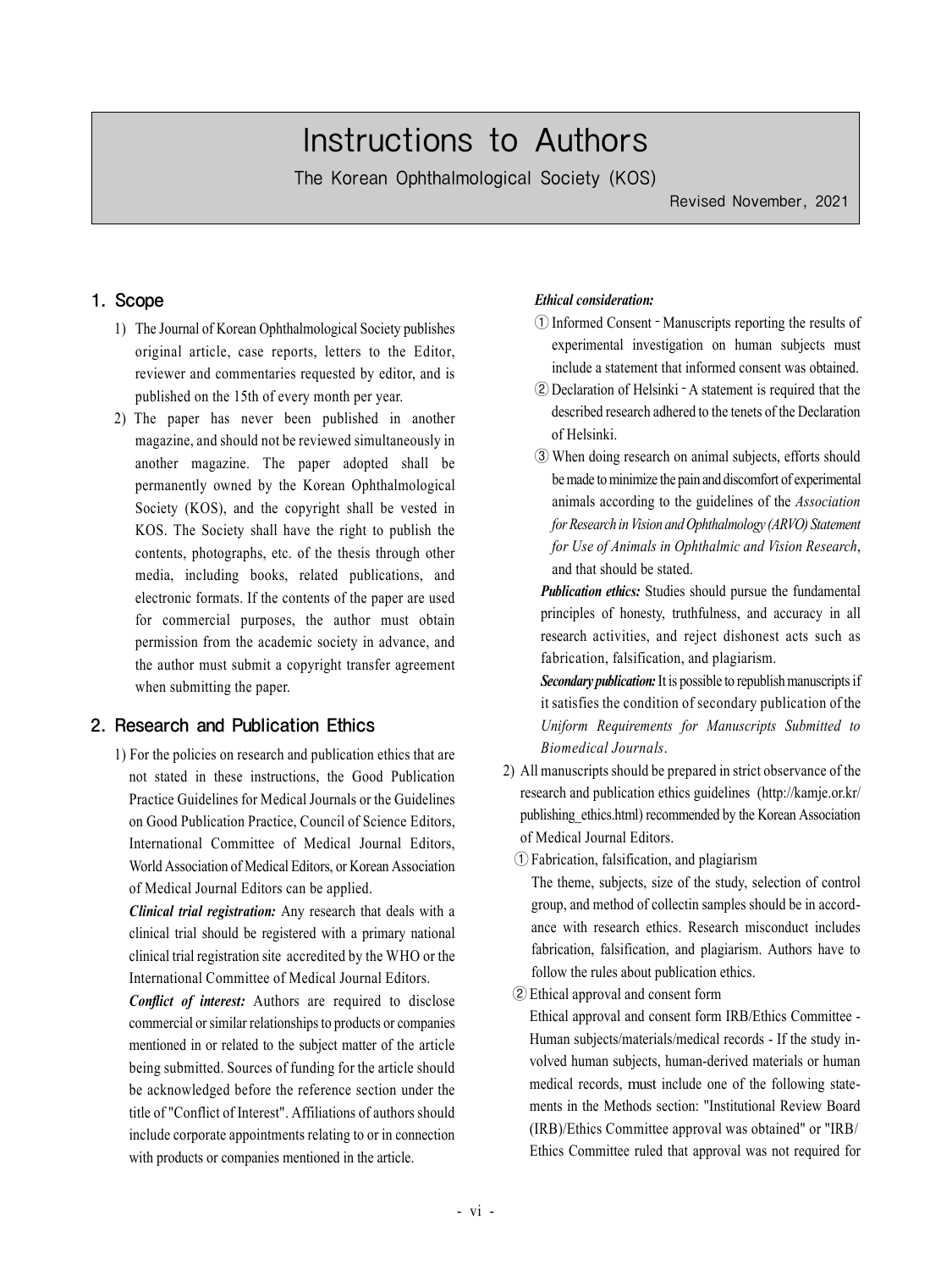this study." When submitting the manuscript, IRB approval number should be written in the submit chceklist, and IRB approval and IRB exemption approval numbers must be specified.

- ③ Process for Managing Research and Publication Misconduct: When the journal faces suspected cases of research and publication misconduct such as redundant (duplicate) publication, plagiarism, fraudulent or fabricated data, changes in authorship, an undisclosed conflict of interest, ethical problems with a submitted manuscript, a reviewer who has appropriated an author's idea or data, complaints against editors, and soon, the resolution process will follow the flowchart provided by the Committee on Publication Ethics (http://publicationethics.org/resources/flowcharts). The discussion and decision on the suspected cases are carried out by the Editorial Board.
- 3) Authorship

The JKOS adheres to the Uniform Requirements set by the International Committee of Medical Journal Editors (http://www.icmje.org/) for authorship.

Authorship credit should be based on 1) substantial contributions to conception and design of the work; or the acquisition, analysis, or interpretation of data for the work; and 2) drafting the article or revising it critically for important intellectual content; and 3) final approval of the version to be published; and 4) agreement to be accountable for all aspects of the work in ensuring that questions related to the accuracy or integrity of any part of the work are appropriately investigated and resolved. Authors should meet these four conditions.

It is the responsibility of the corresponding author to confirm that each coauthor meets the requirements for authorship. The corresponding author is primarily responsible for all issues to the editor and audience. Any comment of the corresponding author is regarded as opinion of all coauthors.

## 3. Copyright Transfer

The copyright on all published articles will be held by the Korean Ophthalmological Society. At the time of submission, each manuscript should be accompanied by an original Copyright Transfer Agreement signed by all authors.

#### 4. Manuscripts text format

All manuscripts (Microsoft office word) must be submitted on A4 paper (21.0  $\times$  29.8 cm), and text should be typed double- spaced using 10 point font size. Margins should be 2.5 cm at the top and bottom and on both sides of the text.

The short paper title (within 20 words including blank space) in Korean and page number should appear at the top right of each page. No abbreviations should be included in the title.

#### 5. Manuscript preparation

- 1) The manuscript should include  $\Omega$  title page (Korean & English, authors), ② abstract or summary in English, ③ introduction, ④ materials and methods, ⑤ conclusion, ⑥ discussion,  $\oslash$  reference,  $\oslash$  illustrations and explanatory captions, and ⑨ tables.
- 2) Sections of text should not be numbered using Arabic numerals.

## 6. Title page

- 1) The Korean title should be brief and meaningful by using less than 50 words and two lines. The English title should not exceed 15 words and two lines. The first letter of each word should be capitalized except for a particle and preposition.
- 2) The Korean title should be fully presented in Korean, if possible. The title should not include any abbreviation and product name.
- 3) This page should contain the title of the article, full name(s) of author(s), department(s) and institution(s), and the name, address, e-mail address, and telephone and fax numbers of the corresponding author.

#### 7. Summary

The summary should be fully informative without reference to the text by stating the purpose of the study, research findings and their scientific value. The summary section should not exceed 800 words, including blank space, and must be in a structured form in which each paragraph starts with the headings - purpose, materials and methods, results and conclusion typed in bold style. Summary should be brief and clear with specific data.

## 8. Abstract

- 1) The abstract should be concise with less than 800 characters in Korean and 300 words in English, providing an overview of text structures.
- 2) The abstract must be written in a structured form in which each paragraph starts with the headings - purpose, materials and methods, results and conclusions typed in bold style. Summary should be brief and clear with specific data.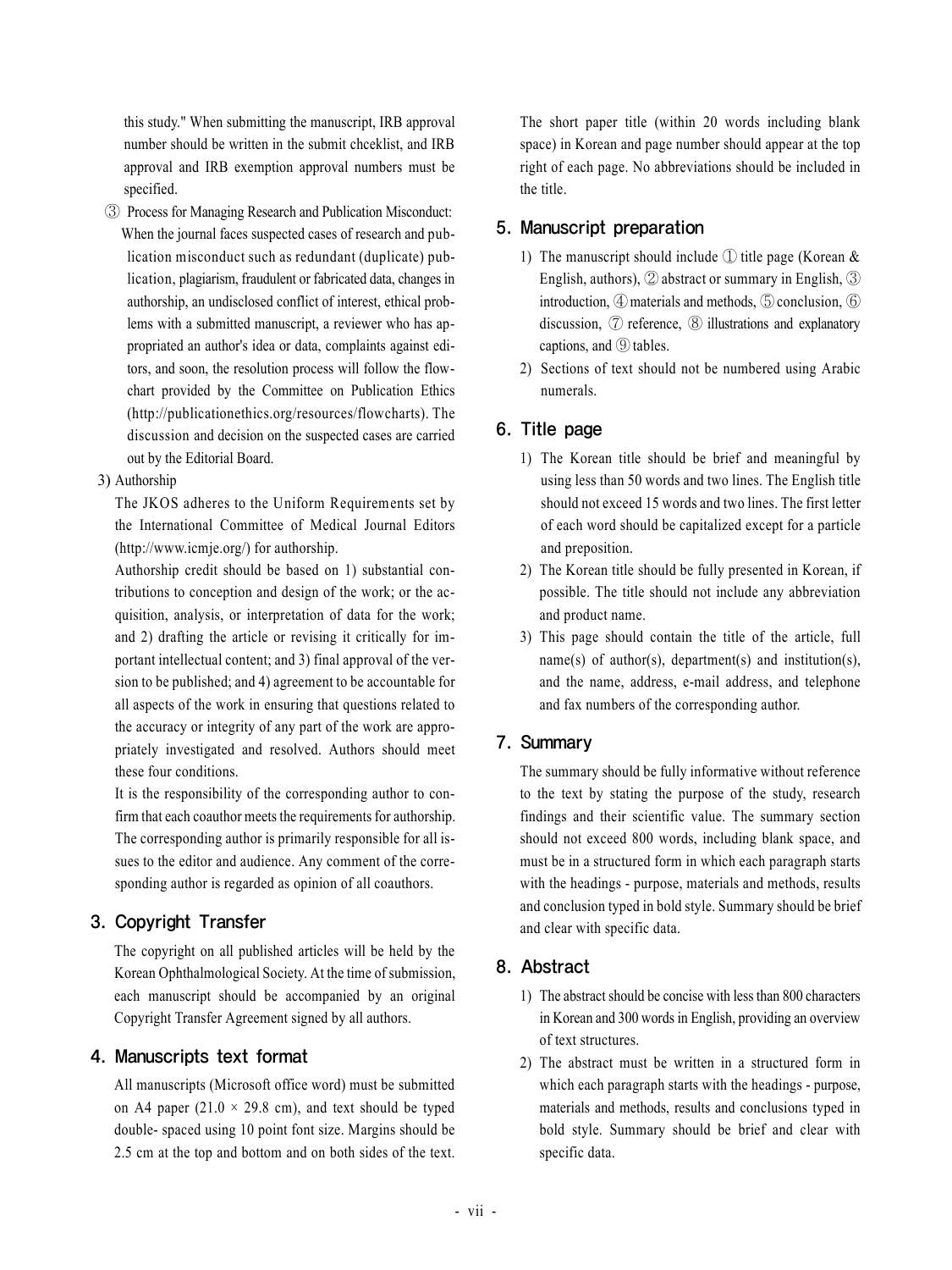3) There should be less than five keywords listed in alphabetical order. The first letter of each word should be capitalized.

## 9. Text

- 1) **Introduction:** Without a heading, the purpose of the study should be described in a brief and concise manner. An author should include background information that is related to the purpose but omit irrelevant information in the text.
- 2) **Materials and methods:** The design of the study should be followed by the description of materials and methods explaining how subjects are composed and surveyed. In case the study method is critical, experimental procedure should be specific and detailed to make the replication of the experiment possible.
- 3) **Results:** The results of study should be described concisely and logically. When an experiment is performed, the significance of biological measurements should be statistically evaluated. Tables should avoid a duplication of information that is mentioned in the text but be used to highlight numerical information and key points.
- 4) **Discussions:** The discussion section is to discuss elements related to the purpose of the study, to describe the results of analysis performed to draw a conclusion and to interpret the meaning of these results with references to the literature. Historical facts, textbook content and irrelevant information should not be included.

#### 10. References

- 1) The list of references should be arranged in numerical order according to the sequence of citations in the text. That is, the citation number in the reference list and the superscript number cited in the text should be identical for the same reference.
	- ① List name or names to cite a reference in the text as follows:
	- ex) one author:  $\text{Kim}^1$ , two authors: Kim and Park<sup>1</sup>, Three or more: Kim et  $al<sup>1</sup>$
	- ② References not cited in the text should not be included in the reference list. Unpublished papers can be listed in the reference list as "to be published in (month)" instead of issue no. (vol. no.) and page range.
	- ③ Any source marked as "cited from" cannot be valid. Abstract, poster, word of mouth and manuals, web page cannot be cited as reference.
	- ④ When the reference is at the end of a sentence, the

period (.) should punctuate the sentence, not the superscripted citation number. The citation number comes after the author's name in the text, if any, otherwise follows the period.

ex) - described<sup>1,2</sup> $(\times)$ , - described.<sup>1,2</sup>(○)  $\text{Kim}^1(\bigcirc)$ , Kim and Park<sup>1</sup>,( $\bigcirc$ )

⑤ If more than one work is involved in the same citation, each number is followed by coma (,). If a sequence of three citation numbers occurs, a single range separated by a hyphen should be used as follows: ex ) - described.<sup>1,2,7,</sup> - described.<sup>1-3</sup>

2) Other requirements for reference listing.

- ① The family name of the author should be followed by the capitalized English initials of the first name. The first letter of each word should be capitalized. List names of all authors when four or less. When five or more, list only the first three names and add et al.
- ② References to journal articles list the author(s), the full title of the article, the journal title, the year of publication, the volume number and page range without using the Italic emphasis.
- ex, 1) 4 or less of author

Lee JM, Hwang KY, Hwang HS, Kim MS. Long term clinical results of penetrating keratoplasty for macular corneal dystrophy. J Korean Ophthalmol Soc 2012;53:1425-31.

ex, 2) more than 5 author

Bonnet PO, Mason R, Single RL, et al. Hereditary retinal dystrophy. Am J Ophthalmol 1996;122:651-61.

- ③ Book reference list the author(s), chapter title, the book editor (the last two are applied when a chapter is cited), full title of book, edition of book, the place of publication, publisher, the year of publication and page range without using the Italic emphasis.
	- ex, 1) In case of Book
		- : Miller NR. Walsh and Hoyt's Clinical Neuro-Ophthalmology, 4th ed. Vol. 4. Baltimore: Williams & Wilkins, 1991;2102-14.
	- ex, 2) A part of book (chapter)

Parks MM, Mitchell PR. Cranial nerve palsies. In: Tasman W, Jaeger EA, eds. Duane's Clinical Ophthalmology, revised ed. Philadelphia: JB Lippincott, 1993; chap. 19.

④ References in electronic format

```
 ex, 1) Journal article available only online.
```
Duchin JS. Can preparedness for biological terrorism save us from pertussis? Arch Pediatr Adolesc Med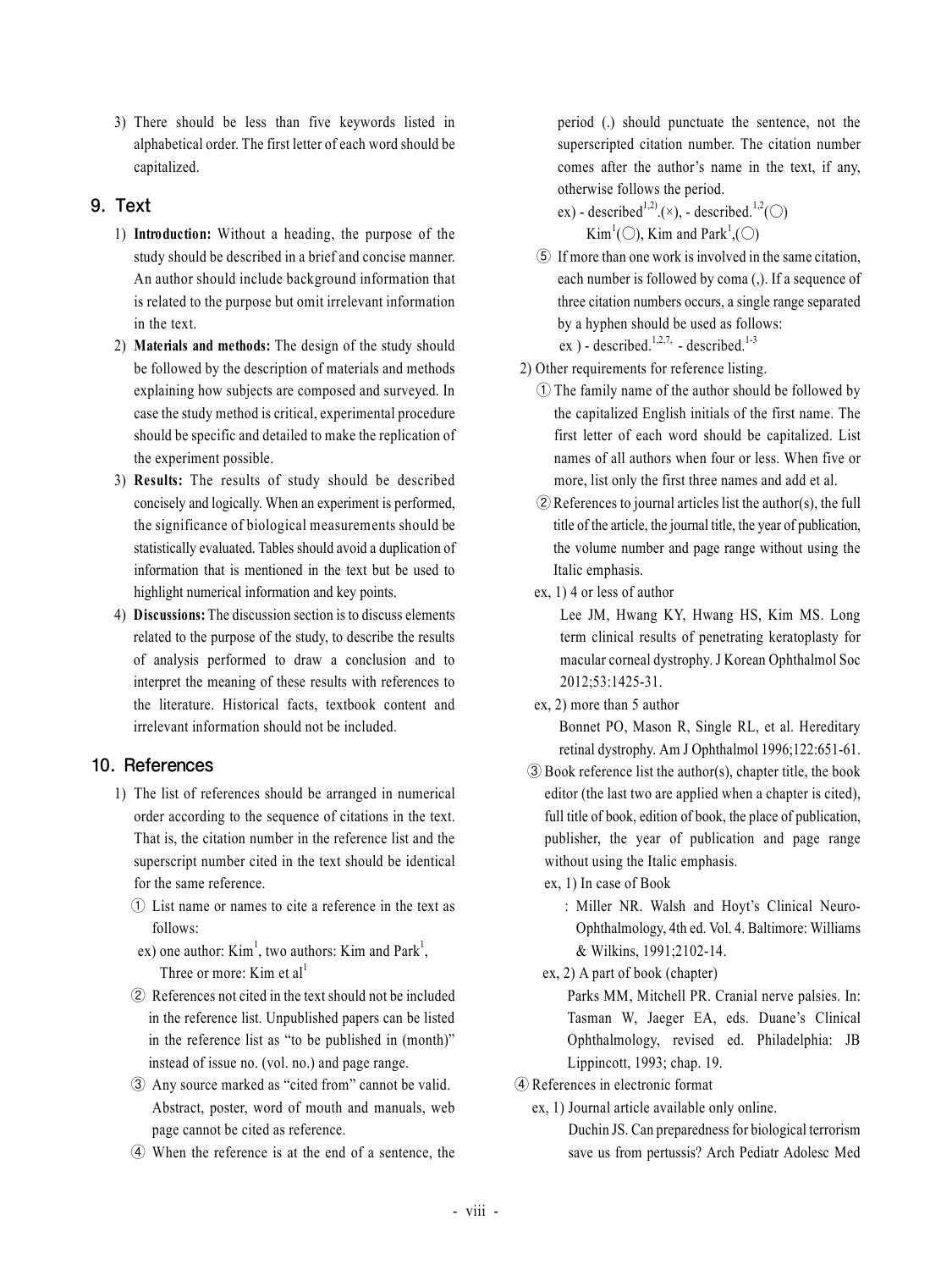2004;158:106-7. http://archpedi.amaassn.org/cgi/ content/full/158/2/106. Accessed June 1, 2004.

ex, 2) DOI journal

Smeeth L, Iliffe S. Community screening for visual impairment in the elderly. Cochrane Database Syst Rev. 2002;(2):CD001054. doi:10.1002/14651858. CD1001054.

- ex, 3) Monograph in electronic format.
	- Alberts B, Johnson A, Lewis J, Raff M, Roberts K, Walter P. Molecular Etiology of the cell [CD-ROM]. 4th ed. New York, NY:Garland Science, 2002.
- 3) The titles of journals should be abbreviated, according to the styles used in Index Medicus. If the abbreviation you are seeking is not listed in the list of journals indexed in Index Medicus, the original title can be used.
- 4) All references must be written in Vancouver English style.

## 11. Illustrations

- 1) Drawings or photographic prints used in the text should appear on a separate page (5 million pixels, at least 300 dpi ) and JPG, TIFF, or PSD format only are acceptable. The figures should be numbered in the same order in which they appear in the text.
- 2) The originals that were used for manuscript review should be published. Printer's fee for illustrations will be charged to authors separately.
- 3) The size of photographs should be 7.5 cm or 15 cm in width while there is no cap for length.
- 4) Illustrations can be marked with arrows, letters or other symbols, if necessary.
- 5) Multiple figures under one figure number should be marked on the photographs using capital alphabet letters, at the upper left corner .
- 6) All the legends for figures should be written in English, and be self-explanatory. All the abbreviations should be described in each figure. The legends for each light microscophic photographs should include name of the stains and magnification (ex, H&E stain,  $\times$  400). Electron microscopic photographs should have an internal scale marker and magnification(ex, original bar length  $100 \mu m$ ,  $\times$  5000).
- 7) All clinical photographs submitted to Journal of The Korean Ophthalmological Society that permit identification of the patient in any way must be accompanied by a signed statement from the patient.

## 12. Explanatory caption

1) Each illustration should be provided with an explanatory

caption, which must be written in English and make the illustration understandable without references to the text.

- 2) The author who submits the photograph should ensure that the patient's personal information is not exposed or personally identified. Also patient informed consent shall be submitted if at least one of the following items is applicable.
	- ① When specific areas or places are exposed and personal identification is sufficient.
	- ② When specific areas or places relating to a national event or an accident are exposed and personal identification is sufficient.
	- ③ Personal identification is possible through the patient photographs
	- ⓐ The whole face is exposed.
	- ⓑ The patient is exposed to more than 2 corneal diameters from the upper eyebrow margin, 1 corneal diameter from the lateral canthus, or 2 corneal diameters from the lower eyelid margin.
	- ⓒ Patient identification is possible full of obvious tattoos, scars, or etc. on the face, even if they don't correspond to above.
	- ⓓ Exposure of skin lesion in the genital area, even if personal identification is difficult.

## 13. Tables

- 1) Tables take up substantial space in the print journal and should be limited in number. The information in the text and tables should not be duplicative.
- 2) Single tables should not be numbered. Each table should have a brief title so that the reader can understand what is being displayed in the table without reference to the text.
- 3) Use alphanumeric text written in the same font used in the main text. The line spacing should be just one line.
- 4) The title should be marked at the top of the table in the order of its citation with a serial number and a title. The title should be a phrase and the first letter should be capitalized. The title should not ended with a period.
- 5) When using abbreviation, write these symbols( $*, \dagger, \dagger, \S$ ,  $\Pi$ , #) in order and concisely explain them at the bottom of the table.
- 6) When statistical data is required, please mention the *p*-value and describe the statistical method, which was used.
- 7) The units of all the data must be written and the decimal point of the data must be unified. (ex, second decimal place, third decimal place)
- 8) Do not use diagonal or vertical lines within the table.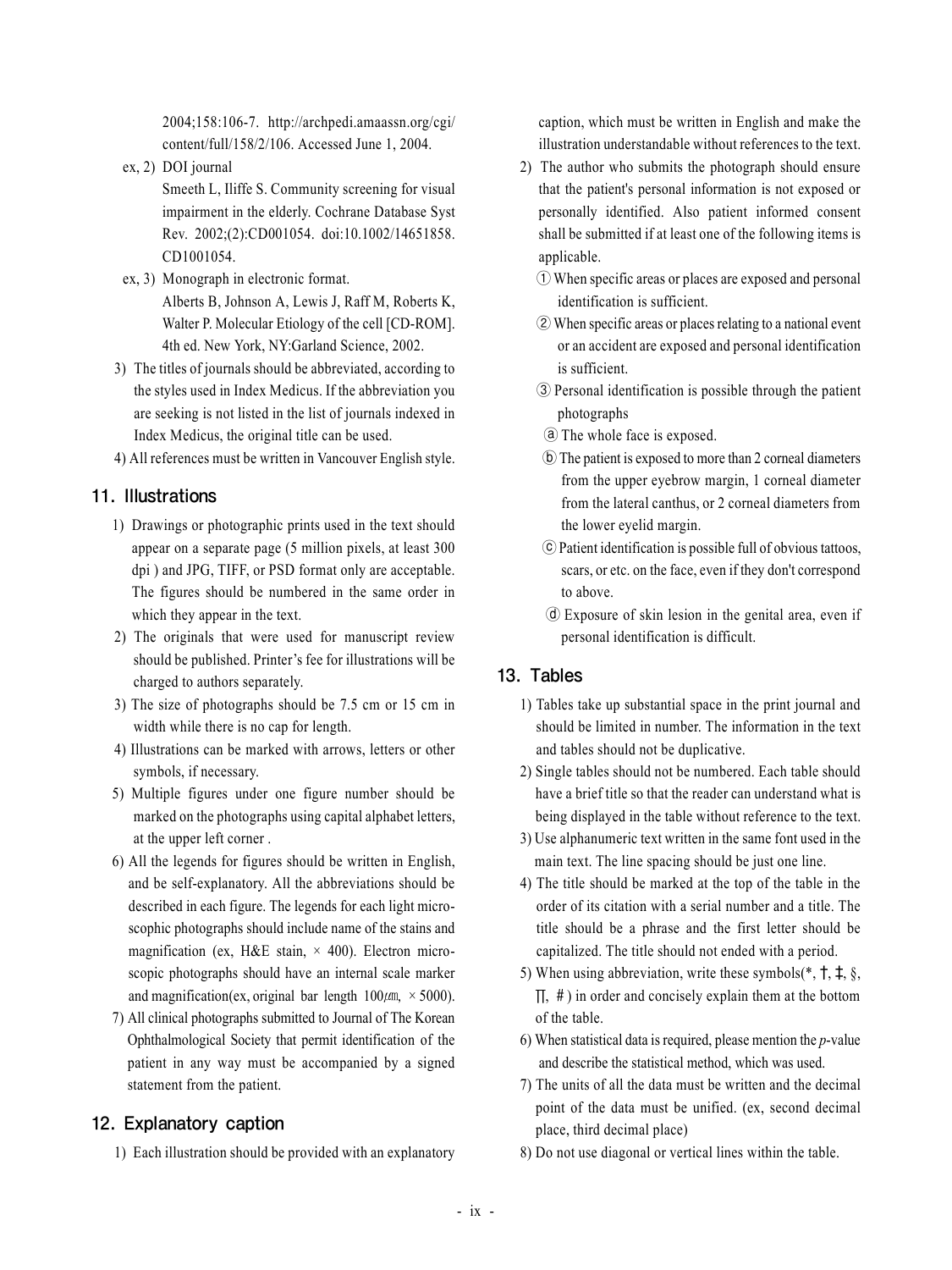- 9) Horizontal lines must be put at the top and the bottom of the table, and also just below the parameters.
- ① The thickness of the outermost horizontal line should be 1.25, and for the line under the parameter 1.0.
- ② The parameter at the left side of the table must be aligned to the left.
- ③ The data should be aligned at center.

ex,) Table 2. Concave surface roughness of contact

| measured by atomic force microscope (AFM) |  |  |  |  |  |  |  |
|-------------------------------------------|--|--|--|--|--|--|--|
|-------------------------------------------|--|--|--|--|--|--|--|

|        | Average Roughness (Ra) |       |            | $RMS^*$ Roughness $(Rq)$ |       |            |
|--------|------------------------|-------|------------|--------------------------|-------|------------|
|        | Conventional Cosmetic  |       | $p$ -value | Conventional Cosmetic    |       | $p$ -value |
| Daily  | 9.68                   | 34.03 | 0.067      | 12.39                    | 54.86 | 0.031      |
| Extend | 10.89                  | 51.69 | 0.022      | 14.27                    | 73.14 | 0.006      |
|        |                        |       |            |                          |       |            |

\* Root mean square; † Student *t*-test.

## 14. Language

- 1) Manuscripts must be in Korean or English language. For medical terms and nouns that cannot be accurately translated into Korean, the original words can be used. When a term is not understandable in Korean alone, it should be followed by its English or Chinese equivalent in parenthesis.
- 2) Authors are recommended to refer to the Glossary of Medical Terms published by the Korean Medical Association to use correct medical terms. For any medical terms not found in the glossary, please refer to the Dictionary of Ophthalmological Terms published by the Korean Ophthalmological Society and use headwords.
- 3) Except for units of measurement, abbreviations are strongly discouraged. Do not use abbreviations in the title or abstract and limit their use in text. The spelled-out abbreviation followed by the abbreviation in parenthesis should be used on first mention.
- 4) Names of Drugs, Devices, and Other Products. Generic names should be used. When proprietary brands are used, include the brand name, the name of the manufacturer, the city name, the state name, and the country name in parenthesis after the first mention of the generic name. ex, 1) In case of drug

 1% prednisolone acetate (Pred forte® , Allergan, Inc., Irvine, CA, USA)

ex, 2) In case of instrument or device

Optical coherence tomography (Cirrus™ HD-OCT Model 400, Carl Zeiss Meditec, Jena, Germany)

 5) Units of measure should be presented according to the International System (SI) of units. All units must be preceded by one space except  $slash(), range(-), ratio(.),$ percentage  $(\%)$ , degree  $(\degree)$  and celsius  $(\degree C)$ .

ex) 2 kg (O), 2kg (X),

 $3/15(0)$ ,  $20-30(0)$ ,  $5.6(0)$ ,  $50\%$  (O),  $50\degree$  (O),  $36\degree$  (O).

#### 15. Costs

 Costs of manuscript publication will be charged to authors. When an author wants printed copies of published manuscript, the author is responsible for additional publication costs for copies.

#### 16. Peer review

All submitted manuscripts are subject to peer review, which is usually conducted by three persons who have credentials in the field of ophthalmology. The acceptance or rejection of the manuscript depends on the review results. Revision or addition of information can be also requested by reviewers, if necessary.

## 17. Case report

- 1) Requirements for submission of case reports are identical to those applied to original articles unless they are mentioned below:
- 2) The manuscript should be in the following sequence: title page (Korean and English, author), abstract (Korean and English) and keywords, introduction, case description, discussion, references, figures and figure legends.
- 3) Korean summary must be in a structured form in which each paragraph starts with the headings-purpose (or introduction), case summary, and conclusions (can be omitted) typed in bold style. The summary section should be brief and specific and not exceed 600 words, including space between words.
- 4) Abstract in English should be concise less than 250 words and provide an overview of summary in Korean. Abstract must be in a structured form in which each paragraph starts with headings - Purpose (or Introduction), Case Summary and Conclusion (can be omitted) typed in bold style.
- 5) Up to five keywords representing the main content of the article should be listed in alphabetical order. The first letter of each word should be capitalized.
- 6) The main sections of case report (introduction, case, discussion and reference) except title, Korean summary, abstract in English and figures should be submitted on no more than A4 8 pages and typed using 10 point font size.
- 7) Manuscripts that meet one of the following conditions will be considered.
	- ① A rare illness was handled.
	- ② Abnormal symptoms were presented.
	- ③ A new diagnosis or treatment was provided.